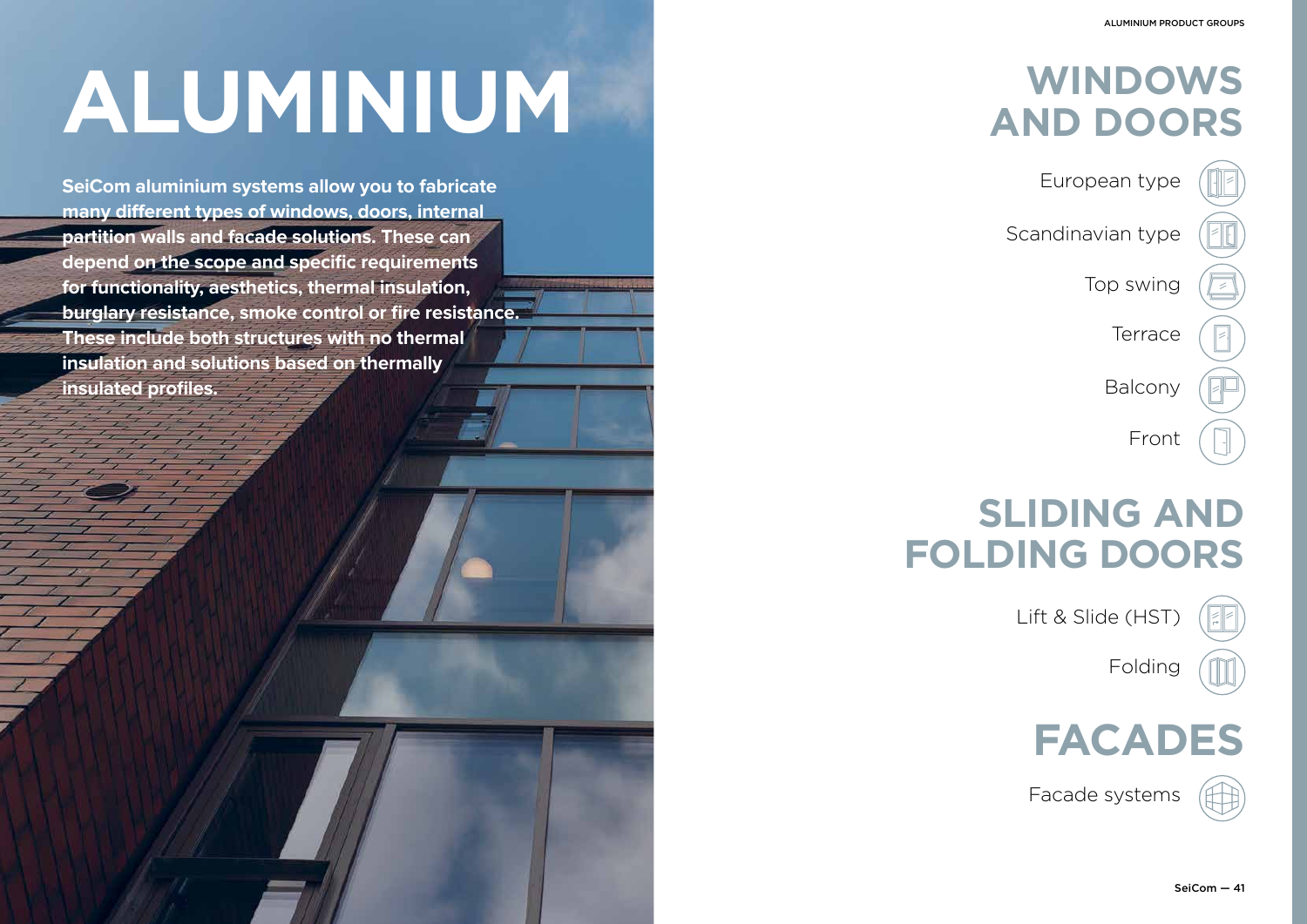



The new MB-86 window and door series have been designed to offer outstanding insulation properties. It meets the increasing requirements from the legislative and general market demands for the enhanced energy saving construction of new windows and doors.

The MB-104 Passive is a thermal break-equipped window & door system that provides the highest thermal insulation performance and meets all the requirements for passive building components.

Our range includes panel doors based on the MB-86 system. This is a visually attractive and at the same time technologically advanced product. Due to its design solutions and the rich diversity of colors for door fill, it can be, not only the functional and durable entrance into your home, but also its mark and decoration.

MB-45 is a modern aluminium system intended for designing elements of architectural exterior and interior enclosures that do not require thermal insulation, e.g. various types of partition walls, windows, manual and automatic sliding doors, swing doors, vestibules, display windows, ticket box offices, showcases and spatial structures.

#### MB-86

### Panel doors

MB-45

Construction depth 77 mm Low treshold, wheelchair accessible



Construction depth wheelchair accessible

Construction depth 77/95 mm Low treshold, wheelchair accessible

Construction depth 45 mm







**PASSIVE HOUSE**



**PASSIVE HOUSE**

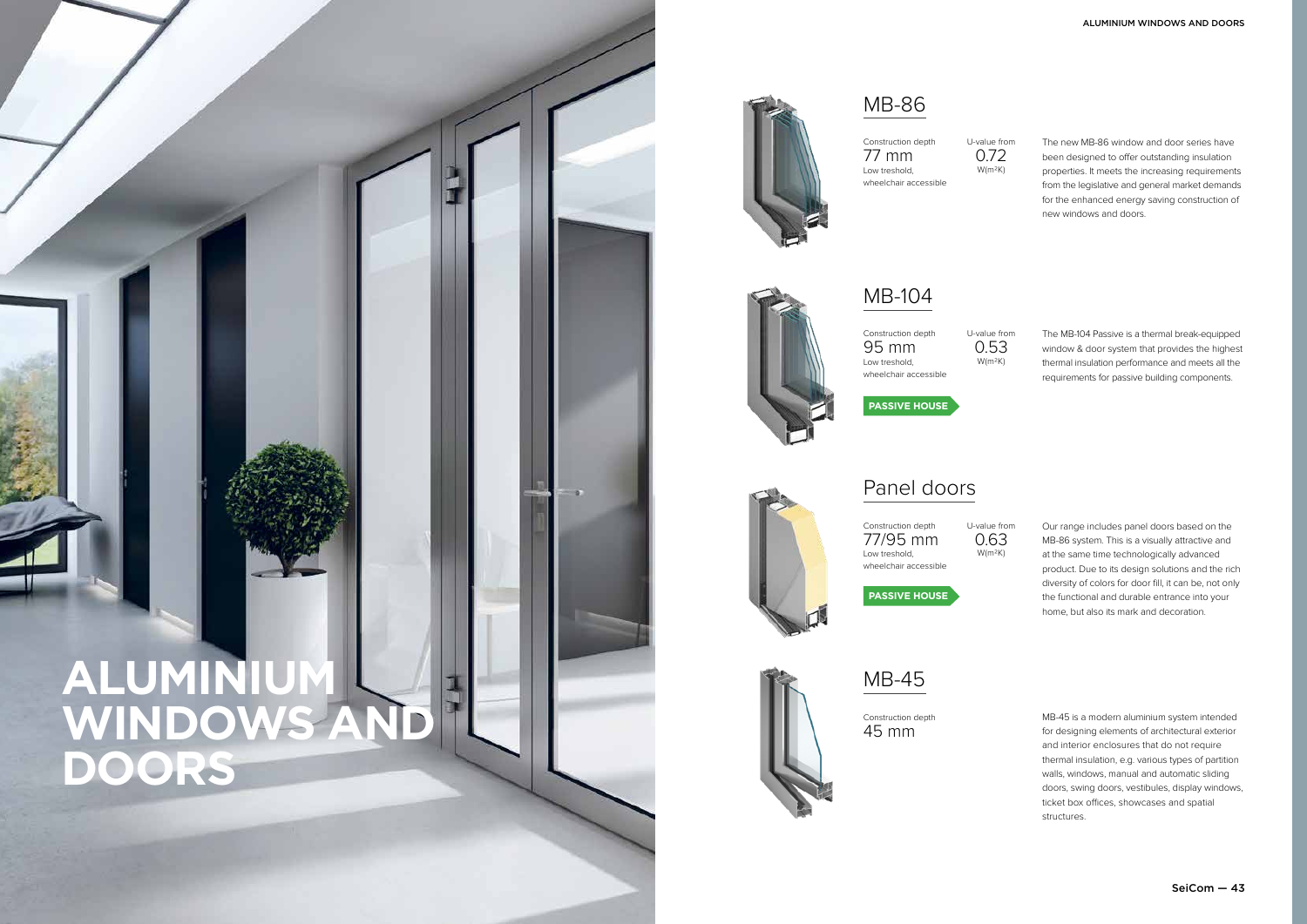# **ALUMINIUM FIRE RATED WINDOWS AND DOORS**



MB-86EI is used for fabrication of EI30 fire-rated openable windows to EN 13501- 2+A1. MB-86EI is based on MB-86 system and has excellent thermal, sound reduction, water retardant and air leakage performances. The MB-86EI combines the advantages of a classic window system with the properties of a fire partition walling – the construction meets all the requirements of the applicable regulations and standards, especially regarding energy saving and environmental protection, while ensuring proper fire safety. The system is classified as non-fire spreading (NRO)

MB-60E EI enables the fabrication of fireresisting internal or exterior, single or double leaf doors. It also enables the fabrication of "technical windows" and fire retardant partitions. MB-60E EI-based constructions are classified EI15 or EI30 to PN-EN 13501-2+A1:2010. The system is classified as non-fire spreading (NRO).

Fire rated  $E1 15 - E1 90$  The MB-78EI fire partition system is intended for producing internal or external fire partition walls with single- or double-leaf doors with a fire retardant class of EI 15, EI 30, EI 45 or EI 60, according to the PN-EN 13501-2+A1:2010 norm. To a great extent, it is compatible with the standard window/door systems of ALUPROF S.A.: MB-45, MB-60 and MB-70 (they have common sections, details, hardware, treatment processes, etc).

MB-86EI

MB-60E EI



Construction depth 86 mm Low treshold, wheelchair accessible

Construction depth 60 mm Low treshold, wheelchair accessible

Construction depth 78 mm Low treshold, wheelchair accessible



Fire rated EI 30



Fire rated EI 15 and EI 30

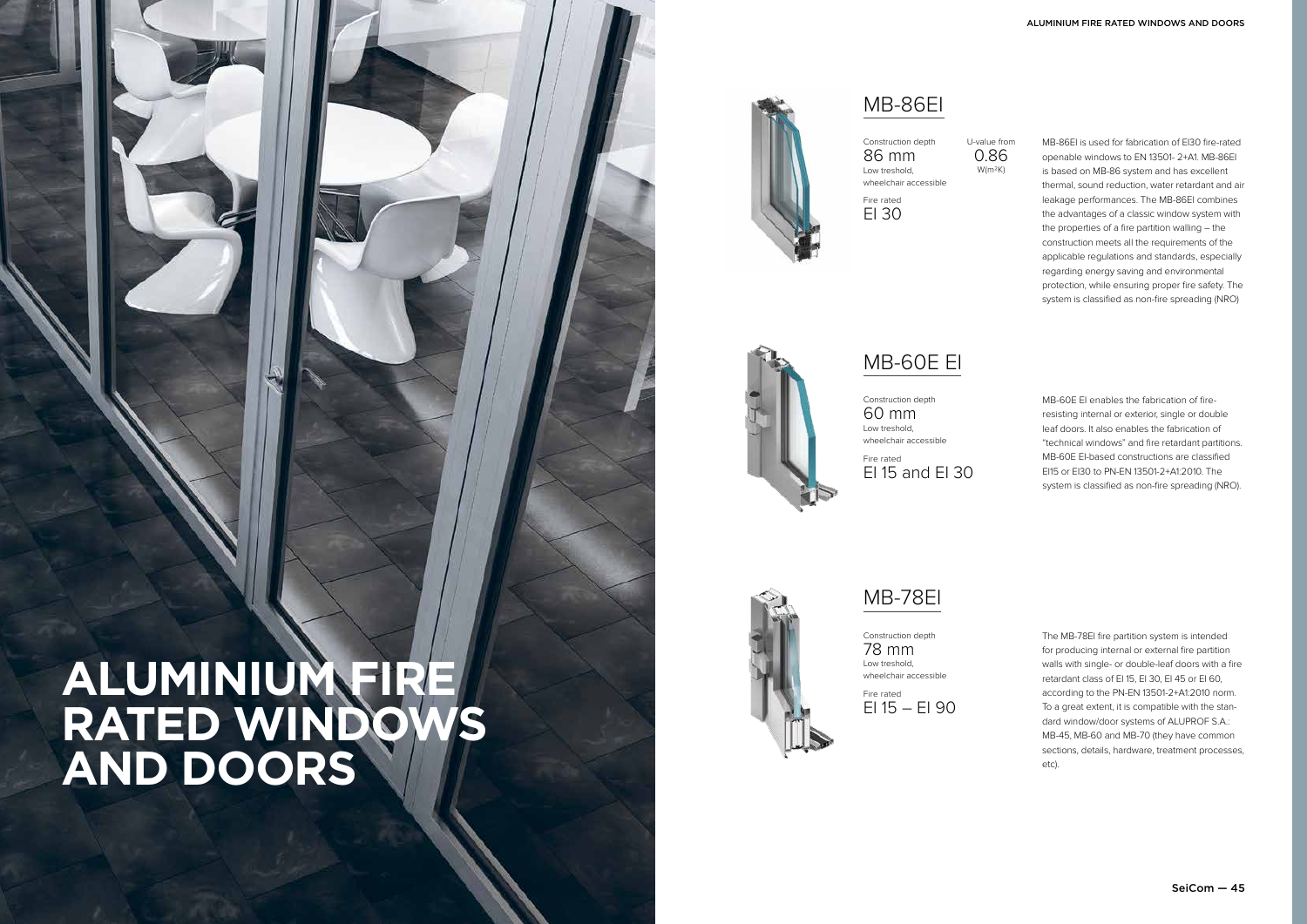# **ALUMINIUM® SLIDING AND FOLDING DOORS**



The MB-77HS "Lift & Slide" door product is an ideal solution for connecting interior space rooms or conservatories with the outside balcony, terrace or garden area.

Exterior folding doors offer greater flexibility to their users. They enable us to use weather conditions to our advantage and virtually eliminate the barrier between the interior space and its surroundings. With its excellent technical parameters, MB-86 FOLD LINE is a very convenient solution that enables the fabrication of large-dimension structures. Folding doors can be opened both outwards and inwards and it's leaves can be freely configured. It is a modern product, designed to meet the high demands of users, architects and owners.





### MB-77HS sliding door system

#### MB-86 FOLD folding door system

Construction depth 174 mm Low treshold, wheelchair accessible





Construction depth 86 mm Low treshold,

wheelchair accessible

U-value from 0.84 W(m2K)